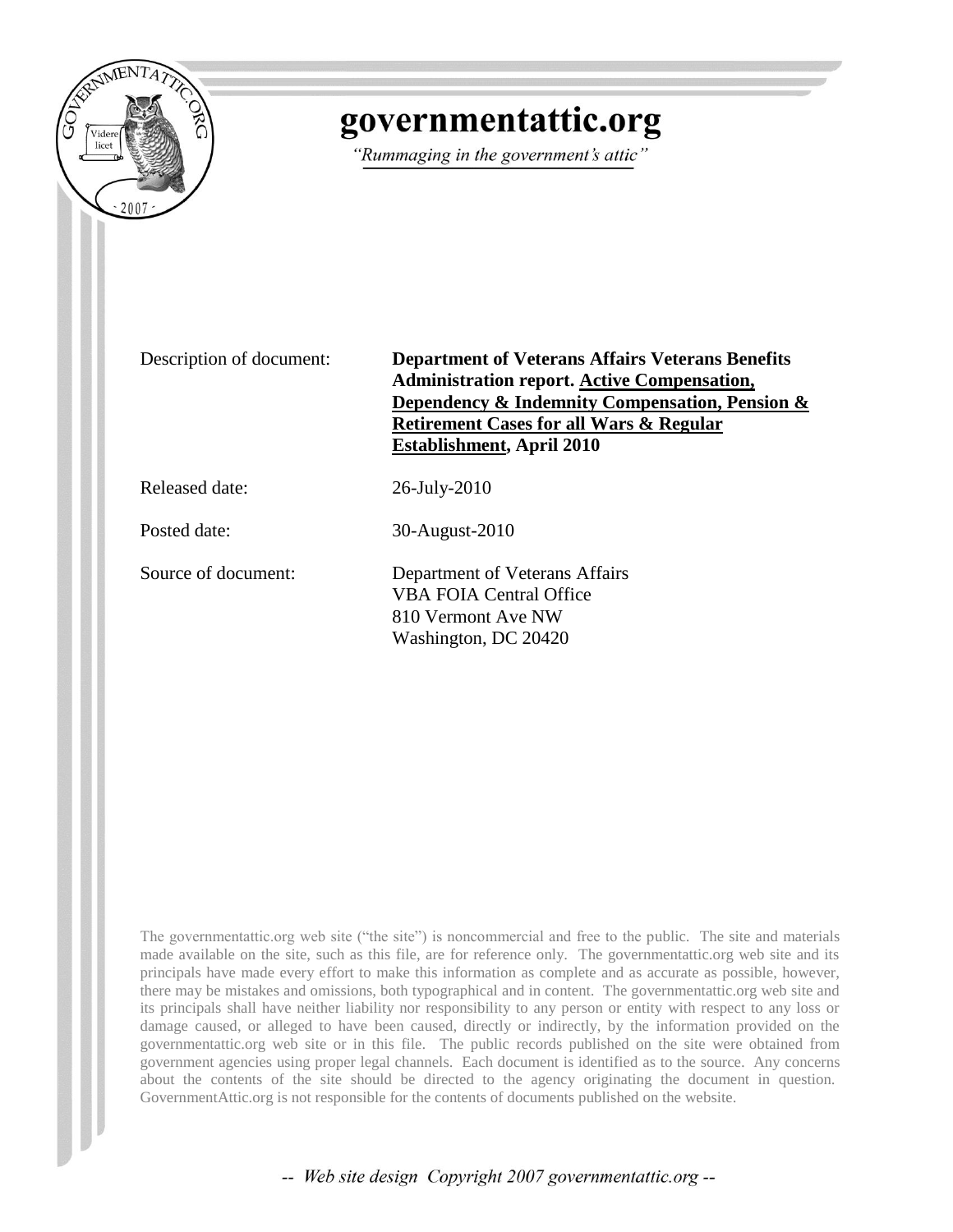

**DEPARTMENT OF VETERANS AFFAIRS Veterans Benefits Administration Washington, D.C. 20420** 

**JUL 26 2010** 

This is in response to your request for documents under the Freedom of Information Act (FOIA), 5 U.S.C. 552.

### **WHAT YOU REQUESTED**

You requested a copy of a report titled, *Active Compensation, Pension and Retirement Cases by Period of Service.* 

## **WHAT WE HAVE DECIDED**

Attached is the report that most closely matches what you requested: *Active Compensation, Dependency* & *Indemnity Compensation, Pension* & *Retirement Cases for all Wars* & *Regular Establishment.* 

### **YOUR FOIA APPELLATE RIGHTS**

**If** you disagree with our response concerning your FOIA request, you may file an appeal by writing to the General Counsel, Department of Veterans Affairs, 810 Vermont Avenue, N.W., Washington DC 20420. Both the front of the envelope and the appeal letter should contain the notation, "Freedom of Information Act Appeal. "

As part of the 2007 FOIA amendments, the Office of Government Information Services (OGIS) was created to offer mediation services to resolve disputes between FOIA requesters and Federal agencies as a non-exclusive alternative to litigation. Using OGIS services does not affect your right to pursue litigation. You may contact OGlS in any of the following ways:

> Office of Government Information Services National Archives and Records Administration Room 2510 8601 Adelphi Road College Park, MD 20740-6001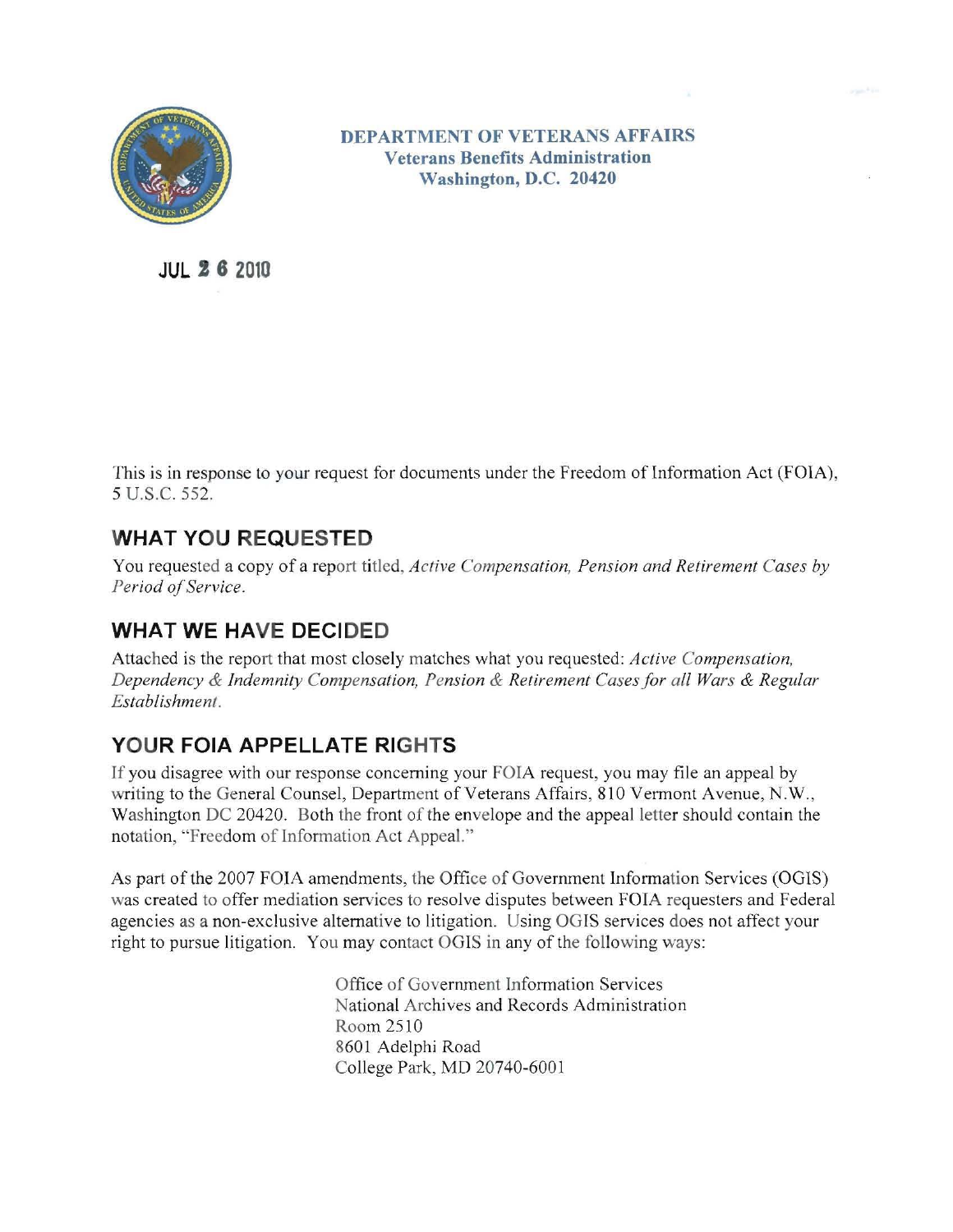Page 2

 $\hat{\mathcal{L}}$ 

Mr. John H. Young

E-mail: ogis@nara.gov Telephone: 301-837-1996 Toll-free: 877-684-6448 Facsimile: 301-837-0348

Sincerely,

Bulley G. Mayne

Bradley Grayes Director Compensation and Pension Service

Enclosure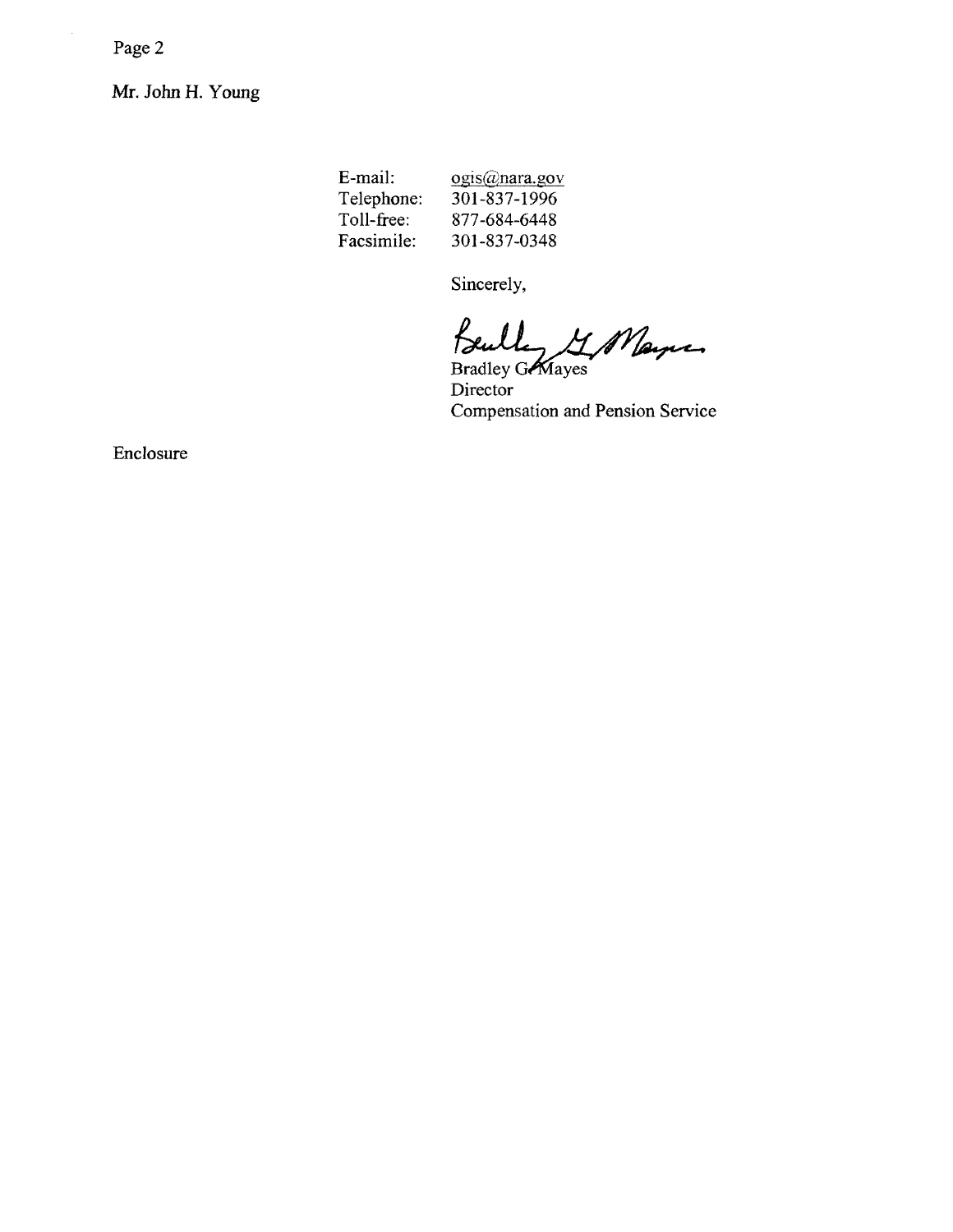| ACTIVE COMPENSATION DEPENDENCY AND INDEMNITY COMPENSATION | RCS 20-0221 |
|-----------------------------------------------------------|-------------|
| PENSION AND RETIREMENT CASES FOR ALL WARS AND             |             |
| REGULAR ESTABLISHMENT                                     | PAGE 1 OF 2 |

 $\omega_{\rm{max}}$ 

 $\Delta \mathbf{v}_\mathrm{c}$ 

 $\mathcal{A}$ 

 $\mathcal{L}_{\text{max}}$  . The  $\mathcal{L}_{\text{max}}$ 

 $\bullet$ 

 $\sim 10$ 

 $\sim$ 

APRIL 2010 ALL STATIONS

 $\bar{\nu}$  .

 $\sim$ 

|                                                         | <b>TOTAL</b><br>DISABILITY | TOTAL<br>DISABILITY | TOTAL<br><b>DEATH</b> | <b>DEATH</b>   | <b>TOTAL</b>      |                         |                 |                      |
|---------------------------------------------------------|----------------------------|---------------------|-----------------------|----------------|-------------------|-------------------------|-----------------|----------------------|
|                                                         | <b>CASES</b>               | <b>AMOUNTS</b>      | <b>CASES</b>          | <b>AMOUNTS</b> | <b>DEPENDENTS</b> | <b>WIDOWS</b>           | <b>CHILDREN</b> | <b>PARENTS</b>       |
| TOTAL                                                   | 433, 150                   | 470,280,132         | 501,080               | 468, 143, 969  | 524,246           | 477.455                 | 42.001          | 4,790                |
| SERVICE CONNECTED                                       | 172,617                    | 263,459,946         | 319,878               | 392.588,203    | 339,046           | 308,695                 | 25,564          | 4,787                |
| <b>COMPENSATION</b>                                     |                            | 172,617 263,459,946 | 154                   | 11,989         | . 156             | 4                       |                 | 152                  |
| DEPENDENCY AND INDEM COMP                               |                            |                     | 319,719               | 392,570,069    | 338,880           | 308,686                 | 25,564          | 4,630                |
| DEP AND INDEM COMP AND COM                              |                            |                     | 5                     | 6,145          | 10                | 5                       |                 | 5                    |
| NONSERVICE-CONNECTED                                    | 260,533                    | 206,820,186         | 181,202               | 75, 555, 766   | 185,200           | 168,760                 | 16,437          | $\mathbf{3}$         |
| PL 95-588<br><b>SEC 306</b>                             | 255,989<br>4.490           | 206,202,629         | 155,658               | 73,297,711     | 158,340           | 151,543                 | 6.794           | э                    |
| OLD LAW                                                 | 54                         | 612,946             | 25,390                | 2,248,551      | 26,698            | 17, 137                 | 9,561           |                      |
| SPECIAL ACTS                                            |                            | 4.611               | 154                   | 9.504          | 162               | 80.                     | 82              |                      |
| RETIRED EMERGENCY OFFICERS<br>* INVALID ENTITLEMENT     |                            |                     |                       |                |                   |                         |                 |                      |
| WORLD WAR II                                            | 79,433                     | 62,502,395          | 213,469               | 157,510,521    | 216,557           | 203.020                 | 13,467          | 70                   |
| SERVICE CONNECTED                                       | 16,618                     | 12,911,510          | 85,040                | 105,046,926    | 86,096            | 82,989                  | 3,038           | 69                   |
| COMPENSATION                                            | 16,618                     | 12,911,510          | 32                    | 2.552          | 33                | $\overline{2}$          |                 | 31                   |
| DEPENDENCY AND INDEM COMP<br>DEP AND INDEM COMP AND COM |                            |                     | 85,008                | 105,044,374    | 86,063            | 82,987                  | 3,038           | 38                   |
| NONSERVICE-CONNECTED                                    | 62.815                     | 49,590,885          | 128,429               | 52,463,595     | 130,461           | 120.031                 | 10,429          | $\mathbf{1}$         |
| PL 95-588                                               | 60,396                     | 49,271,114          | 108,513               | 50,669,453     | 109,509           | 105,829                 | 3,679           | $\blacktriangleleft$ |
| <b>SEC 306</b>                                          | 2,383                      | 316,678             | 19,877                | 1,792,138      | 20,913            | 14, 165                 | 6,748           |                      |
| OLD LAW                                                 | 36                         | 3,093               | 39                    | 2,004          | 39                | 37                      | $\overline{2}$  |                      |
| WORLO WAR I                                             | $\overline{1}$             | 1,419               | 6,006                 | 1,913,386      | 6.172             | 3,464                   | 2.708           |                      |
| SERVICE CONNECTED<br><b>COMPENSATION</b>                |                            |                     | 532                   | 574,654        | 546               | 314                     | 232             |                      |
| DEPENDENCY AND INDEM COMP<br>DEP AND INDEM COMP AND COM |                            |                     | 532                   | 574.654        | 546               | 314                     | 232             |                      |
| NONSERVICE-CONNECTED                                    | $\mathbf{1}$               | 1,419               | 5.474                 | 1,338,732      | 5.626             | 3.150                   | 2,476           |                      |
| PL 95-588                                               | $\mathbf{1}$               | 1,419               | 2,857                 | 1, 149, 349    | 2,919             | 2, 172                  | 747             |                      |
| <b>SEC 306</b>                                          |                            |                     | 2,587                 | 188,106        | 2,677             | 959                     | 1,718           |                      |
| OLD LAW                                                 |                            |                     | 30                    | 1,277          | 30                | 19                      | 11              |                      |
| RETIRED EMERGENCY OFFICERS                              |                            |                     |                       |                |                   |                         |                 |                      |
| KOREAN CONFLICT                                         | 59.347                     | 39,761,428          | 60,199                | 53, 135, 463   | 61,358            | 58,160                  | 3,034           | 164                  |
| SERVICE CONNECTED                                       | 9,720                      | 10, 176, 189        | 34,042                | 43,231,284     | 34,582            | 33,293                  | 1,125           | 164                  |
| <b>COMPENSATION</b>                                     | 9.720                      | 10, 176, 189        | 103                   | 7,995          | 103               | $\overline{\mathbf{1}}$ |                 | 102                  |
| DEPENDENCY AND INDEM COMP                               |                            |                     | 33,935                | 43,218,373     | 34,471            | 33,288                  | 1,125           | 58                   |
| DEP AND INDEM COMP AND CDM                              |                            |                     | $\blacktriangle$      | 4,916          | 8                 | 4                       |                 | $\boldsymbol{4}$     |
| NONSERVICE-CONNECTED                                    | 49,627                     | 29,585,239          | 26, 157               | 9,904,179      | 26.776            | 24,867                  | 1,909           |                      |
| PL 95-588                                               | 48,069                     | 29,373,433          | 23,691                | 9,676,619      | 24, 150           | 23,241                  | 909             |                      |
| <b>SEC 306</b>                                          | 1.540                      | 210,288             | 2,463                 | 227,370        | 2,623             | 1,623                   | 1,000           |                      |
| OLD LAW                                                 | 18                         | 1,518               | з                     | 190            | з                 | з                       |                 |                      |